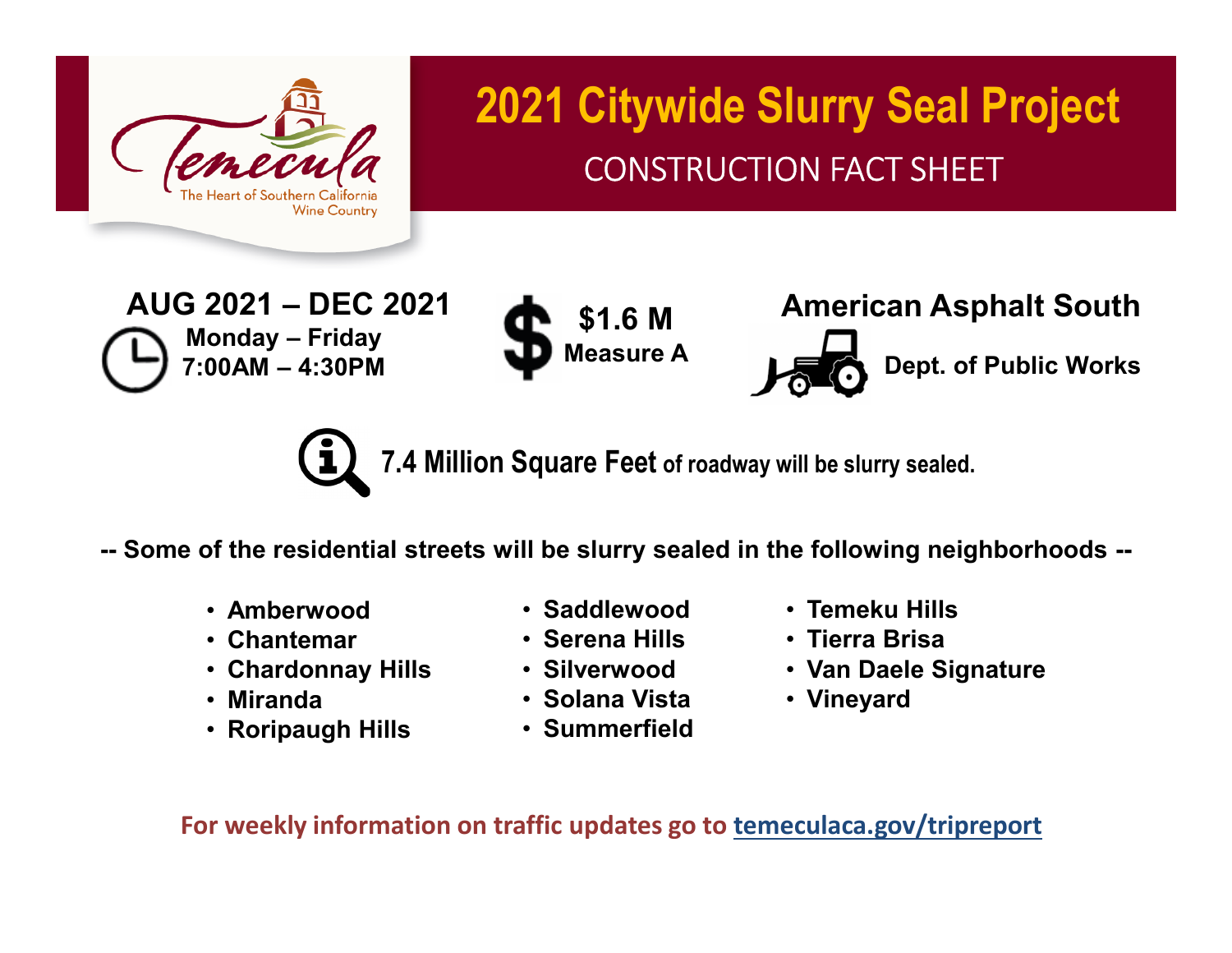## Master Street Names:

AHERN PL **AMBERLEY CIR** AMBERLEY CIR ASHBURN RD ALTON CT AMBERLEY CIR BALATA DR AVENIDA MALLARI ANDREA CIR BELLERIVE CT AZUCENA CT **ANDREA CIR** BERKSHIRE LN BRITTON CIR **BRITTON CIR** ASHMILL CT BOGEY WY CAFERA LN **AURORA CT** BRANFORD DR CALLE ELENITA AVENIDA ENRIQUE BRASSIE LN CARLENA LN BARET CT BRITTON CIR CEBU DR BENTLEY CT BUNKER DR CERCLE BEAUREGARD BRIXTON COVE BUNKERS WY CERCLE CHAMBERTIN CABERN CT BURGESS CT CERCLE LATOUR CALLE COLIBRI CALLE ELENITA CHABLIS CT CALLE KATERINE CANTERBURY CT CHEMIN CHEVALIER CALLE MEDUSA CASCADES CT CHEMIN CLINET CHALDON CIR CHAMPIONS CIR CHEMIN DOMAINE CHALON CT COG HILL DR CHEMIN LA TACHE CHANTILLY CIR COLONIAL CT CHEMIN LAURENT CHAUNCEY WY CONGRESSIONAL DR CHEMIN MARGAUX CLEAR LIGHT RD CROOKED STICK DR CHENIN BLANC ST DANE CT CRYSTALAIRE DR CONCANNON CT ENFIELD LN CULBERTSON LN CORTE CYNTHIA EVEREST RD CYPRESS POINT WY COUR BEAUNE GOLDEN LION DR DELMONTE ST COUR CITRAN HUMBOLT CT DOG LEG CIR COUR MAGDELAINE JEFFREY HEIGHTS RD DRIVER LN COUR MEYNEY JURA CT EAGLE CT COUR POMEROL KAHWEA RD EAGLE POINT WY DANIEL WY KLARER LN FIRESTONE ST DUNES CT **EXECUTE CONTROLLETE CONTROLLETE CONTROLLET CONTROLLET CONTROLLET CONTROLLET CONTROLLET CONTROLLET CONTROLLET CONTROLLET CONTROLLET CONTROLLET CONTROLLET CONTROLLET CONTROLLET CONTROLLET CONTROLLET CONTROLLET CONT** DURNEY CT LUZON ST GLENEAGLES DR ESSEX CT MONIQUE CIR HONORS DR FLAG WY **INVERNESS CT NEW TOWN DR** INVERNESS CT HEITZ LN NOB CT NOB CT NORMAL SERVICE RESERVE THE RON CIR JULO WY REYES CT LAKERIDGE CT MERLOT CREST THE RIVERTON LN LAUREL VALLEY CIR MERLOT CT **STAMOS CT** EINKS CT MONTELENA CIR THE STATE OF VALONE CT THE MASHIE WY PARDUCCI LN WELLINGTON CIR MEADOW BROOK WY PASOS PL WGASA PL MEDINAH WY PINOT BLANC CT **WINDSOR RD** MONTEREY PL